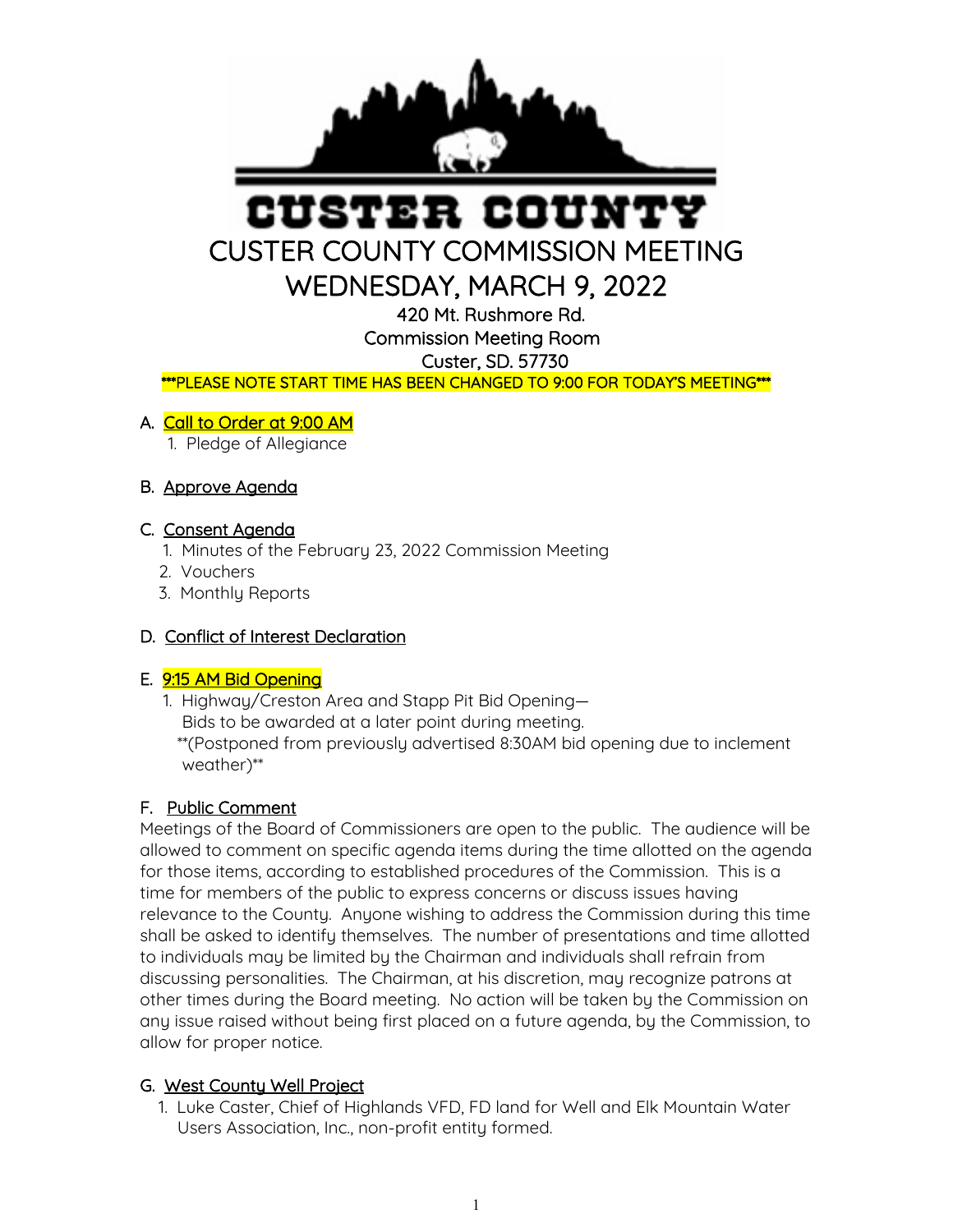#### H. Department of Equalization

- 1. Abatement 2022-05A in the amount of \$ 1110.58
- 2. Abatement 2022-06A in the amount of \$854.06
- 3. Abatement 2022-07A in the amount of \$217.03
- 4. Refund 2022-01R in the amount of \$276.15
- 5. Matthew Christianson-Property Tax Deadline

#### I. Argyle Fire Department

1. Updated Roster

#### J . Auditor

- 1. Approve formation of Gold Rush Road District
- 2. Approve Combined Election Agreement between Custer County and City of Custer.
- 3. Approve Combined Election Agreement between Custer County and Custer School District

#### K. Weed & Pest

- 1. Approve and authorize Chairman to sign Participating Agreement between Custer County and USDA, Forest Service for noxious weed treatments in the BH National forest.
- 2. Approve and authorize Chairman to sign modification to Participating Agreement between Custer County and the USDA, Forest Service, Nebraska National Forests and Grasslands for noxious weed treatments on the Buffalo Gap National Grassland.

## L. Planning

- 1. Final Plat of Beecher Tract, Star Tract 1, Lot 1R, Lot 18R, Lot 24R, Lot 25R, Lot 27R and Lot 28R of Star Valley Estates Subdivision, located in Section 13 & 14; T4S, R4E, BHM, Custer County, SD.
- 2. Final Plat of Button Tract 1, located in the SW1/4 of Section 34, R4S, R1E and Button Tract 2, Located in Govt. Lot 1, Section 3, T5S, R1E, BHM, Custer County, SD.
- 3. Final Plat of Clegg Tracts 1 through 5, Located in Govt. Lot 1 and the NE1/4 NW1/4 of Section 7, T6S, R4E, BHM, Custer County, SD.
- 4. Final Plat of Didomenico Tract, Didomenico Tract 2, Wind Cave Storage Tract, Located in the S1/2 of Section 36, T6S, R5E, BHM, Custer County, SD.
- 5. Final Plat of Smothers Tract and Beemer Tract, located in the SE1/4 NW1/4 of Section 35, T2S, R6E, BHM, Custer County, SD.
- 6. Variance Request--from Ordinance No. 2 Setback from Property Line; Parcel #13744.

## M. AIRPORT

1. Approval of FMG Engineering Proposal for Phase I EA for airport tract.

## N. ARPA

- 1. Request for \$15,000 for Buffalo Gap Light Project
- 2. Request for \$370,000 for West County Well Project